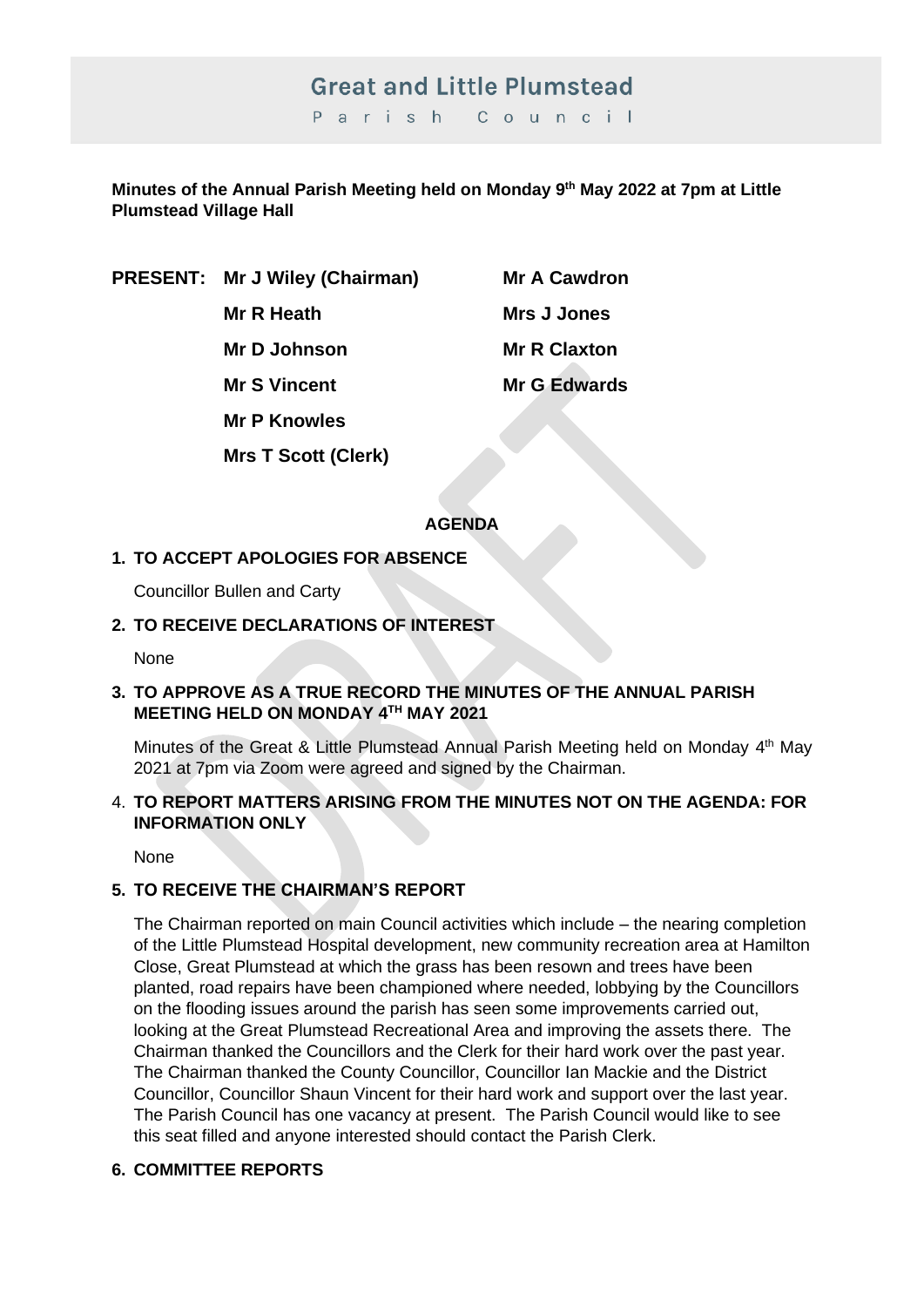- a. Great Plumstead Village Hall Management Committee Many of the original hirers have since given up and main stay of the hall are parties. Opening balance - £5635.98, Closing balance – 20,861.38
- b. Great Plumstead Village Hall Trust Awaited
- c. Great Plumstead Fuel Allotment Charity The Charity was able to allocate £1500 to 15 parishioners in the village.
- d. Little Plumstead Village Hall Management Committee The Hall continues to be run by one committee member and anyone wishing to volunteer please let the Parish Clerk know. Hall has seen some regular hirers leave but new businesses newly join.
- e. Thorpe End Village Hall Association The Hall has had improvements including new bike racks, entrance drive resurfaced, boundaries have been tided up, hedges cut back and the mole issue is under control. The new project of producing a wild flower meadow in the back field has started. Access to the field has been changed and a natural pathway installed. It is anticipated that this project will be open for the summer. There has been an increase in hirers and a lot of pop-up food vans using the hall car park. Opening Balance - £49,035, Closing Balance - £64,281.
- f. Little Plumstead Town Land Charity and Hobart's Charity Awaited
- g. Tree Warden The Parish Council has planted 30 fruit trees in a new orchard and 120 various bird friendly trees (specifically chosen for the berries they will have) at Rosebery Field and 4 English Oaks. A number of inspections have taken place. Broadmead Green has been inspected and numbered and the plan is to have the rest treated in the same way. The Planted area on the junction of Water Lane/Church Road is developing well and the Jubilee Oak Tree is planted in the middle. A large horse chestnut on Thorpe End village green has been cut down and laid out as a natural wild life area. The Warden has been engaging with Russell Edwards on the woods and glade area and monitoring Inspection Reports on the Cripps woodland around the Walled Garden.
- h. Walled Garden Community Shop/Café The Chair thanked all the people who have got the Shop, Café and Garden to where it is now. The past and present members of the committee and everyone who has helped over the years. There is now 11 people with paid employment. They are able to provide work experience to a large number of local teenagers together with their partnership with the Broadland Clinic. A major addition has been the external gazebos which have allowed service to continue no matter the weather. There is continued fund raising for the new Victorian greenhouse. It is hoped to redesign the outbuildings to provide a small community room that can be accessed for events and good causes.

The Chairman thanked all the volunteers for their hard work and enthusiasm.

#### **7. TO RECEIVE THE FINANCIAL REPORT FOR YEAR ENDING 31ST MARCH 2022**

The Clerk presented the accounts for the year ending 31 MARCH 2021

These had been circulated and were discussed in detail. The Chairman thanked the Clerk for preparing the accounts. The earmarked funds would be added to the next Balance Sheet. The Chairman requested that the trading account was split from the main account. Capital and CIL need to be removed from the expenditure column to show a true account of the Parish Council.